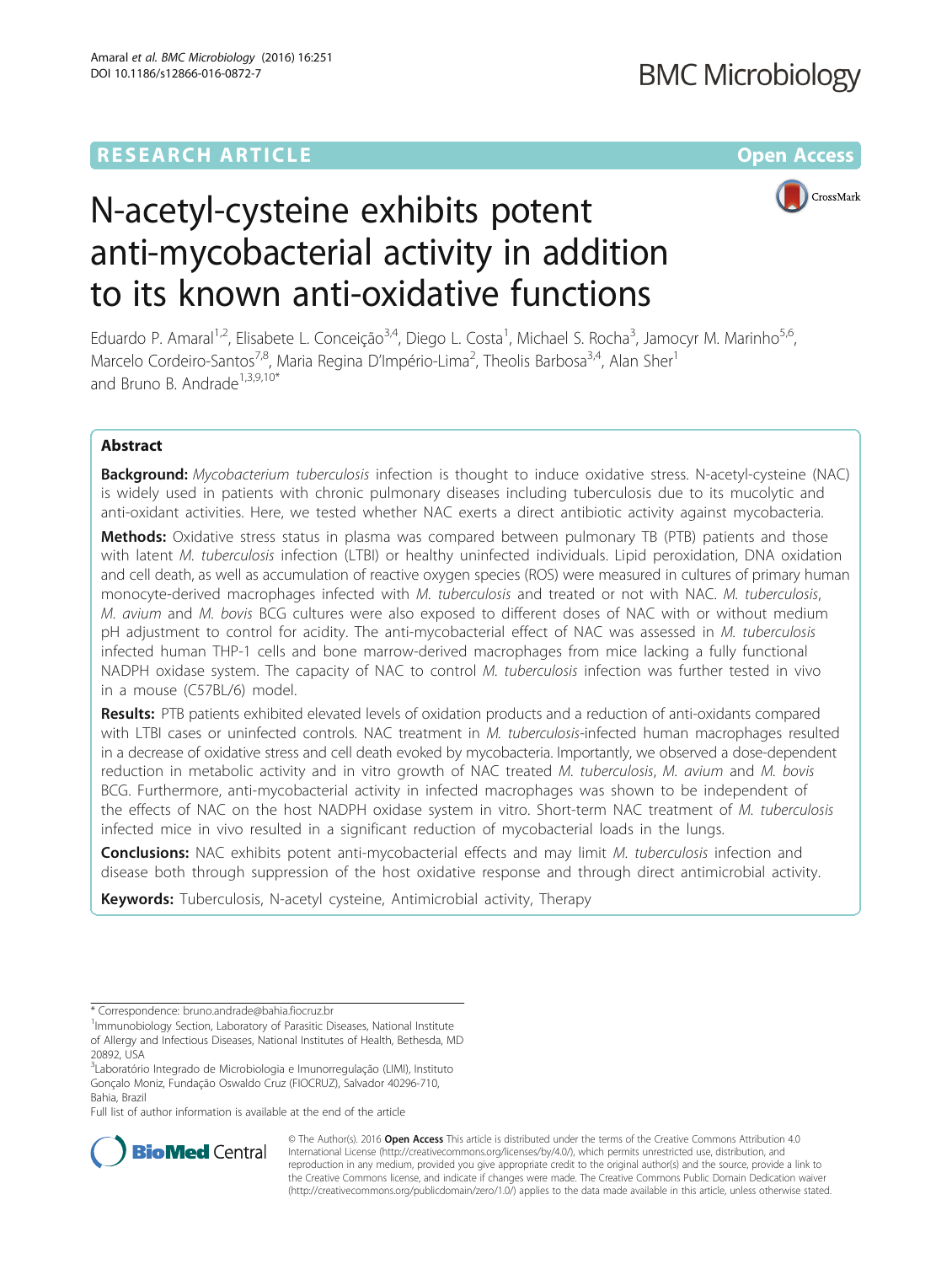# Background

N-acetyl-cysteine (NAC) is included in the World Health Organization's list of essential medicines; a list that details the most relevant medications needed for a basic health system [[1](#page-8-0)]. Acetyl-cysteine is a derivative of cysteine in which an acetyl group is attached to nitrogen. Due to its disulfide reducing activity, NAC is used as a mucolytic agent to promote expectoration [\[2\]](#page-8-0). NAC is commonly prescribed as an adjunct therapy in patients with a wide range of respiratory diseases characterized by formation of thick mucus, such as cystic fibrosis [[2](#page-8-0)–[4](#page-8-0)]. At high doses, NAC results in significantly improved small airway function and decreased exacerbation frequency in patients with stable chronic obstructive pulmonary disease (COPD) [[3, 4](#page-8-0)]. NAC's mucolytic activity is also the basis of its use in liquefying sputum samples for the microscopic detection of acid-fast bacilli (AFB) in suspected pulmonary tuberculosis (TB) patients [\[5\]](#page-8-0). Furthermore, in both experimental animal models and clinical studies, NAC displays a protective effect on acute liver injury induced by anti-TB drugs in acetaminophen-dependent or independent conditions [[6](#page-8-0)–[11\]](#page-8-0). In patients with type 2 diabetes, NAC holds promise in primary prevention of cardiovascular complications and systemic inflammation [\[12](#page-8-0)–[14](#page-8-0)].

In addition to the above clinical applications, NAC has been employed as a potent anti-oxidant in several experimental models of infection and cancer in vitro and in vivo [\[15](#page-8-0)–[20\]](#page-8-0). In these settings, NAC serves as a pro-drug to L-cysteine, which is a precursor to the biologic antioxidant glutathione. This anti-oxidant property of NAC is associated with strong anti-inflammatory effects, which have been suggested to inhibit the activation of nuclear factor-κB (NF-κB) with subsequent inhibition of cytokine synthesis [\[2](#page-8-0), [21, 22\]](#page-8-0). In a mammalian model of Mycobacterium tuberculosis infection, NAC has been shown to diminish TB-driven lung pathology and inflammatory status, as well as to reduce mycobacterial infection loads in the lung [\[23\]](#page-8-0). These effects were attributed to the drug's anti-oxidant properties and immune regulatory activities. Whether NAC limits M. tuberculosis infection in this situation through a direct microbicidal effect on M. tuberculosis was not addressed. Indeed, NAC has been shown to exhibit anti-microbial activity against a number of bacterial pathogens including Pseudomonas aeruginosa, Staphylococcus aureus, Helicobacter pylori, Klebsiella pneumoniae and Enterobacter cloacae [[17](#page-8-0), [24](#page-8-0)–[26](#page-8-0)].

In this study, we demonstrate that NAC directly impairs the growth of several species of mycobacteria in vitro independent of its inhibitory effects on the host NADPH oxidase system. This anti-mycobacterial effect was also observed in an experimental model in vivo. Thus, NAC may limit M. tuberculosis infection and disease both through suppression of the host oxidative response and through direct antimicrobial activity. This dual host and pathogen directed function makes the drug an interesting candidate for use as adjunct therapy for tuberculosis.

## Methods

# Clinical study

Cryopreserved heparinized plasma samples were collected from 30 subjects with active pulmonary TB (20 males; median age 32 years, interquartile range [IQR]: 18–47), 20 individuals with LTBI (10 males; median age 31 years, IQR: 22–46) and 20 healthy controls (8 males; median age 20 years, IQR: 19–38). The study groups were similar with regard to age ( $p = 0.248$ ) and gender ( $p = 0.162$ ). Subjects were recruited between May and November 2012 at the Hospital Especializado Octávio Mangabeira, Salvador, Brazil, as part of a biomarker study [\[27\]](#page-8-0). Tuberculosis diagnosis included positive AFB in sputum smears and positive M. tuberculosis sputum cultures. Three sputum samples per subject were examined by fluorescence microscopy, processed by the modified Petroff's method and cultured on Lowenstein-Jensen medium. LTBI diagnosis was performed in contacts of active TB cases who agreed to participate in the study. Diagnosis was based on tuberculin skin test (TST) positivity  $(≥10$  mm in diameter), absence of chest radiography abnormalities or pulmonary symptoms and negative sputum cultures. Healthy control subjects (health care professionals and medical students from the Hospital Especializado Octávio Mangabeira who agreed to participate) were asymptomatic with normal chest radiograph and negative sputum cultures and TST induration (<5 mm in diameter). At the time of enrollment, all individuals were HIV negative (all patients were actively screened), BCG-vaccinated and had no record of prior TB disease or of anti-TB treatment.

## Mice

C57BL/6 mice, male,  $6-8$  weeks old  $(n = 20)$ , were purchased from Taconic Farms (Hudson, NY). The gp91Phox<sup>-/-</sup> mice, male, 6–8 weeks old (n = 10), genetically backcrossed in the C57BL/6 background were a kind gift from Dr. Sharon Jackson (NIMHD, NIH). These mice do not exhibit a fully functional NADPH oxidase system [[28](#page-8-0), [29](#page-8-0)]. All mice were maintained in micro-isolator cages under controlled temperature and humidity. They were fed ad libitum at NIAID animal facilities.

# Bacteria

The H37Rv M. tuberculosis (ATCC), Beijing 1471 hypervirulent M. tuberculosis [\[30\]](#page-8-0), Mycobacterium avium SmT 2151 and Mycobacterium bovis BCG, strains were used. Mycobacteria from a single colony-forming unit (CFU) were suspended in Middlebrook 7H9 medium (Difco, BD Biosciences, USA) that was supplemented with 10 % albumin-dextrose-catalase (ADC; Difco) and 0.05 % Tween 80 (Sigma-Aldrich, USA), cultivated and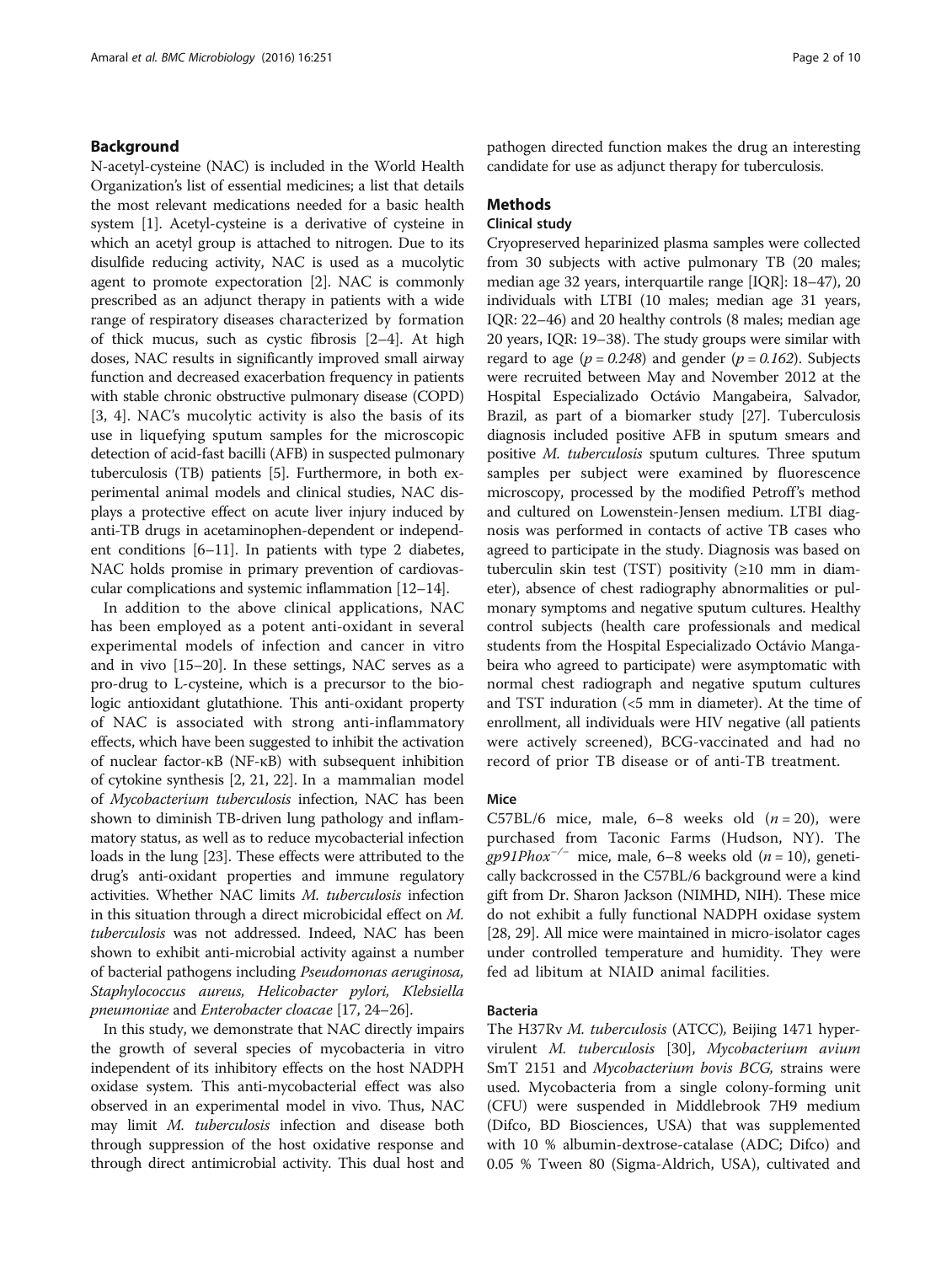then frozen at −80 °C in aliquots of 10<sup>8</sup> bacilli/mL. Prior to performing the experiments, the aliquots were thawed and diluted in complete 7H9 medium. To avoid bacterial clumps, the samples were sonicated for 30 s and homogenized. The bacilli were quantified by spectrophotometry at 600 nm. In some experiments, the pH in Middlebrook 7H9 medium was adjusted in acidic conditions (pH 5.8) and neutral conditions (pH 6.8–7.4) as indicated in the figures.

# Cell cultures

CD14<sup>+</sup> column-purified human elutriated monocytes were obtained from peripheral blood of healthy donors at the NIH blood bank. Macrophages were generated by culturing monocytes in the presence of RPMI media containing 10 % human AB serum and M-CSF 50 ηg/ mL (Prepotech, Rocky Hill, NJ) for 7 days, with fresh media with growth factor being added every 48 h as previously described [\[31](#page-8-0)]. For infection assays, cells were plated at the concentration of  $10^6$  cells/well in 24-well plates in phenol and serum free media (Opti-MEM; Life Technologies, Carlsbad, CA).

The human monocyte-like cell line (ATCC) THP-1 was differentiated into mature macrophages by treatment with phorbol ester (PMA; Sigma Aldrich, USA). Briefly, THP-1 cells were cultured in RPMI medium (Gibco; 1 mM sodium pyruvate, 2 mM glutamine) supplemented with 10 % fetal calf serum at 37 °C in 5 %  $CO_2$ . For the experiments, THP-1 cells were seeded on 96-well plate at  $10^5$  cells/well in the presence of PMA (40  $\eta$ mol/L) for 24 h to induce macrophage differentiation [\[32, 33](#page-8-0)]. Cells were washed and incubated for additional 24 h in fresh medium without PMA until their use in experiments. After infection with mycobacteria, the macrophage cultures were washed to remove extracellular bacteria and then cells were cultured in phenol and serum free media (Opti-MEM).

To obtain mouse bone marrow derived macrophages (BMDM), bone marrow cells were cultivated in 30 % L929 cell-conditioned medium for 7 days as previously described [\[34\]](#page-8-0). An additional 10 ml of L929 cell-conditioned medium were added after 4 days of incubation. BMDMs were detached with cold PBS and seeded in 96-well plates at  $10<sup>5</sup>$  cells/well, containing serum and phenol free media at 37 °C in 5 %  $CO<sub>2</sub>$ .

In experiments testing the effects of NAC on mycobacterial infection in vitro, cells (BMDM or THP-1 macrophages) were infected with H37Rv, M. avium or M. bovis BCG at MOI of 10 for 3 h, washed and then cultivated for 5 days. Bacterial uptake was evaluated at different time points by measuring CFU in the infected BMDM cultures following treatment with 0.05 % saponin (Sigma-Aldrich, USA) for 10 min [[30\]](#page-8-0).

#### Mycobacterial quantification

Bacterial numbers were determined by serial dilution of bacterial cultures and cell lysates in Middlebrook 7H11 medium (Difco) supplemented with 10 % oleic acid/ albumin/dextrose/catalase (OADC; Difco). CFU numbers were determined after 3 weeks of incubation at 37 °C in 5 %  $CO_2$ .

#### Determination of mycobacterial metabolic activity

Metabolic activity of bacilli was evaluated using a tetrazole salt assay in a 96-well plate as described previously [[35\]](#page-9-0). Briefly, bacteria were pipetted in a 96-well plate at  $10^6$  CFU/well (50 μL), and NAC (50 μL) diluted in Middlebrook 7H9 added at the indicated concentrations. Plates were then incubated at 37 °C in 5 %  $CO<sub>2</sub>$  for 5 days of indicated time points. After this period, tetrazolium salt (3-[4,5-dimethylthiazol-2-yl]-2,5-diphenyltetrazole) at 5 mg/mL (final concentration) was added to the cultures for 3 h. Next, 100 μL of lysis buffer (20% w/v SDS/ 50% DMF – dimethylformamide in distilled water) was added and the cultures were incubated overnight at 37 °C in 5 %  $CO<sub>2</sub>$ . Bacterial cultures treated with rifampin (1 μg/mL; Sigma-Aldrich) were used as a positive control for growth inhibition. Middlebrook 7H9 alone was used as a negative control. The samples were read using a spectrophotometer at 570 nm.

#### Chromatographic and immunological assays

Total oxidant status was assessed using an enzymatic assay kit from Rel Assay Diagnostics (Gaziantep, Turkey) following the manufacturer's protocol. The results are expressed in terms of micro molar hydrogen peroxide equivalent per liter (μmol  $H_2O_2$  Equiv./L). Total antioxidant status was measured using the Antioxidant Assay kit from Cayman Chemical (Ann Harbor, MI). In this assay, the capacity of the antioxidants to prevent ABTS (2,2′-azino-di-[3-ethylbenzthiazoline sulphonate]) oxidation is compared with that of Trolox, a water-soluble tocopherol analogue, and is quantified as molar Trolox equivalents. Lipid peroxidation in plasma and culture supernatants was quantified using an assay kit from Cayman Chemical, which measures the formation of malondialdehyde (MDA). DNA/RNA oxidation was measured in culture supernatants using an immunoassay from Cayman Chemical that detects all three oxidized guanine species: 8-hydroxy-2′-deoxyguanosine from DNA, 8-hy droxyguanosine from RNA, and 8-hydroxyguanine from either DNA or RNA. Results from this assay were shown as concentration of 8-OH-DG. Cell death was estimated by quantification of lactate dehydrogenase (LDH) in culture supernatants using a kit from Cayman Chemical following the manufacturer's protocol. Cell death was plotted as percentage of cell death compared with positive control  $(H_2O_2)$ . Intracellular production of ROS in primary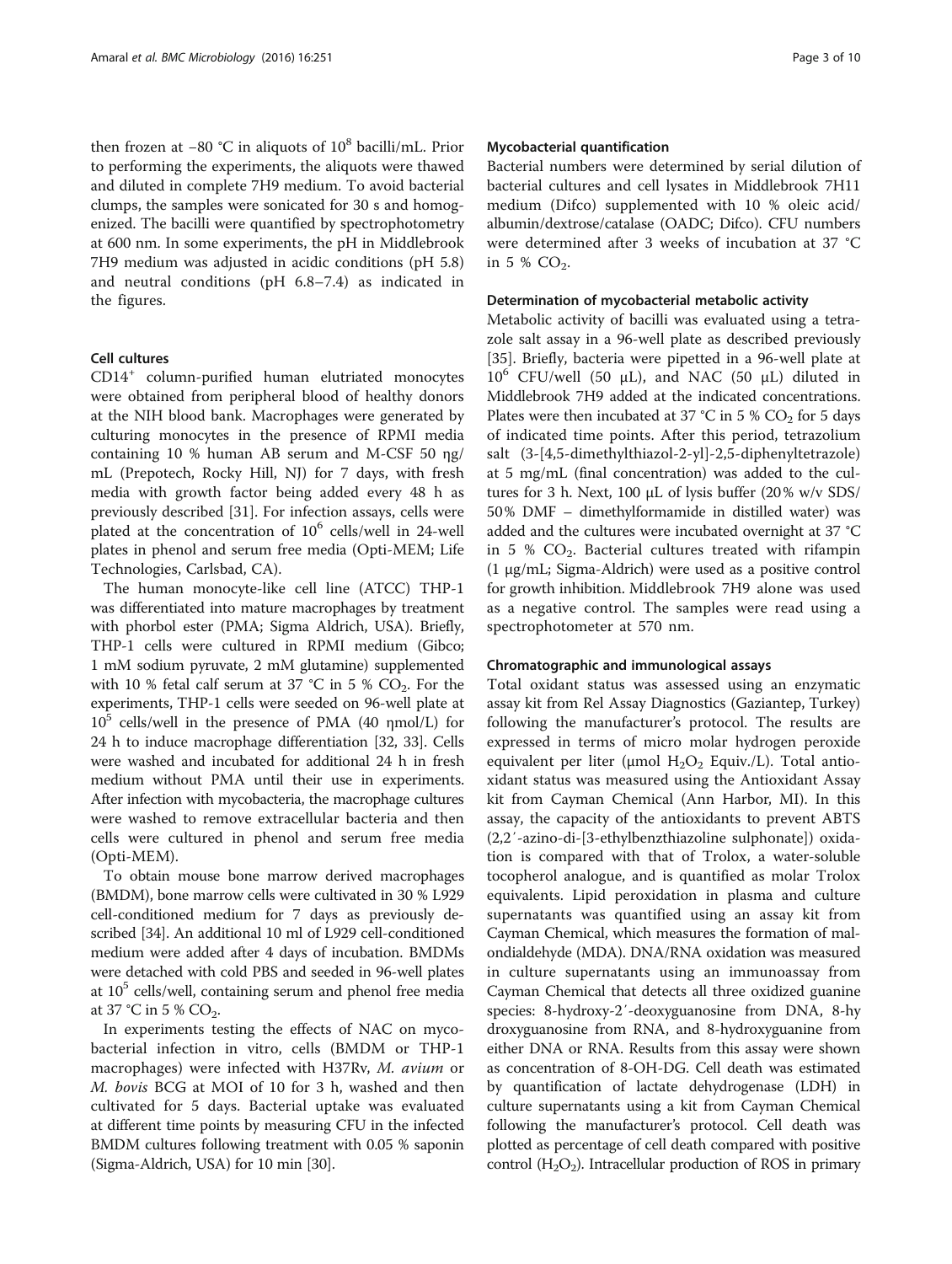human macrophages was assessed by staining cells with the oxidative fluorescent dye probe, dihydroethidium (DHE) 5 mM (Invitrogen/Molecular Probes, Grand Island, NY) for 30 min at 37 °C in 5 %  $CO<sub>2</sub>$  and then analyzed using a flow cytometer. The cells used for the ROS measurement assay were previously detached from the culture plates using trypsin 0.25 %, washed and resuspended in phenol and serum free medium. Results were plotted as histograms where the mean fluorescence intensity (MFI) was compared between the experimental groups.

# In vivo experiments

Mice were anesthetized using ketamine (Vetbrands, Brazil; 100 mg/kg) and xylazine (Vetbrands; 15 mg/kg), diluted in sterile saline and administrated intraperitoneally. Mice were infected with H37Rv M. tuberculosis strain (approx.  $3 \times 10^4$  bacilli) inoculated intratracheally as described previously [[30](#page-8-0)]. Mice were given NAC (400 mg/kg) by gavage daily for 6 days. The dose of NAC used was based on studies reported previously, which describe the effect of NAC treatment during chronic Mtb infection in vivo, as well as in other experimental models [\[23](#page-8-0), [36](#page-9-0)–[38\]](#page-9-0). On day 7 of infection, mice were euthanized using  $CO<sub>2</sub>$  exposure chamber, followed by cervical dislocation, before lungs were harvested. For CFU counting, lungs were homogenized in 1 mL of cold PBS using a cell strainer (100 μm; Corning, USA) and plated in Middelbrook 7H11 medium (Difco) agar plate.

#### Statistical analysis

The median values with interquartile ranges were used as measures of central tendency. For in vitro experiments, bars represent mean and standard errors. The Mann-Whitney test (for two groups) or Kruskal-Wallis with Dunn's multiple comparisons or linear trend post-hoc tests (for more than two groups) were used to compare continuous variables. Differences observed in the experimental studies were assessed using Student's t-test (for comparisons between two groups) or One-Way ANOVA with Tuckey post-test. A p-value of  $< 0.05$  was considered statistically significant.

# Results and discussion

# NAC inhibits oxidative stress, lipid peroxidation, DNA oxidation and cell death in M. tuberculosis-infected human macrophages

Previous studies in active TB patients point to an association of this disease with excessive oxidative stress by demonstrating decreased systemic concentrations of antioxidants and enhanced spontaneous generation of free radicals compared to individuals without TB [\[27,](#page-8-0) [39](#page-9-0)]. The measurement of total oxidant status, total antioxidant status and lipid peroxidation offers a reliable way to verify that there is an imbalance between the production of free

radicals and the ability of the body to detoxify their effects through neutralization by antioxidants. This imbalance of oxidative stress status results in irreversible cell damage, leading to many pathophysiological conditions [\[40](#page-9-0)–[44](#page-9-0)]. To characterize the oxidative stress status during TB infection we measured total oxidant status, total antioxidant status and lipid peroxidation in the plasma of pulmonary TB (PTB) patients and those with latent M. tuberculosis infection (LTBI) or healthy uninfected individuals. Lipid peroxidation, DNA oxidation and cell death, as well as accumulation of reactive oxygen species (ROS) were also assessed in cultures of primary human monocyte-derived macrophages infected with M. tuberculosis and treated or not with NAC.

Interestingly, PTB patients exhibited substantial elevation of total oxidation status (Fig. [1a\)](#page-4-0) and lipid peroxidation (Fig. [1b](#page-4-0)) in the plasma while simultaneously displaying a significant reduction in soluble antioxidants (Fig. [1c](#page-4-0)) compared to LTBI cases or uninfected controls (Fig. [1a-c\)](#page-4-0). Following M. tuberculosis infection in vitro, human monocyte-derived macrophages displayed augmented lipid peroxidation (Fig. [1d\)](#page-4-0), DNA oxidation (Fig. [1e\)](#page-4-0) and cell death induction (Fig. [1f](#page-4-0) ), which were accompanied by a dramatic accumulation of intracellular ROS (Fig. [1g\)](#page-4-0). In our experiments we found that treatment of M. tuberculosis-infected macrophage cultures with NAC (10 mM) significantly decreased ROS accumulation, lipid peroxidation and DNA oxidation, while restoring cell viability (Fig. [1d-g\)](#page-4-0). Together these findings support the concepts that TB is associated with excessive oxidative stress and death in infected macrophages and show that this response can be successfully reduced by treatment with NAC.

# NAC limits mycobacterial extracellular growth independent of pH

A growing body of evidence suggests that NAC can affect bacterial viability inside of eukaryotic host cells [[45\]](#page-9-0). To test this concept with mycobacteria we infected THP-1 cells (to reduce variability between blood donors) with M. tuberculosis, M. avium or M. bovis BCG bacilli (MOI of 10) for 3 h, replaced the media, and added NAC (10 mM) to half of the cultures. Intracellular bacterial growth was then assessed 5 days later by lysing the cells and measuring CFU. We observed a marked reduction in bacterial loads for each of the mycobacterial species in the NAC-treated cultures demonstrating the ability of the drug to limit mycobacterial growth within THP-1 cells (Fig. [2a](#page-5-0)). Although minor bacterial growth occurred in presence of NAC it was clearly inhibited when it was compared to control (untreated cells).

High concentrations of NAC have been shown to directly inhibit extracellular growth of a number of bacterial species [\[24](#page-8-0), [25](#page-8-0), [46](#page-9-0)]. Indeed, NAC inhibits biofilm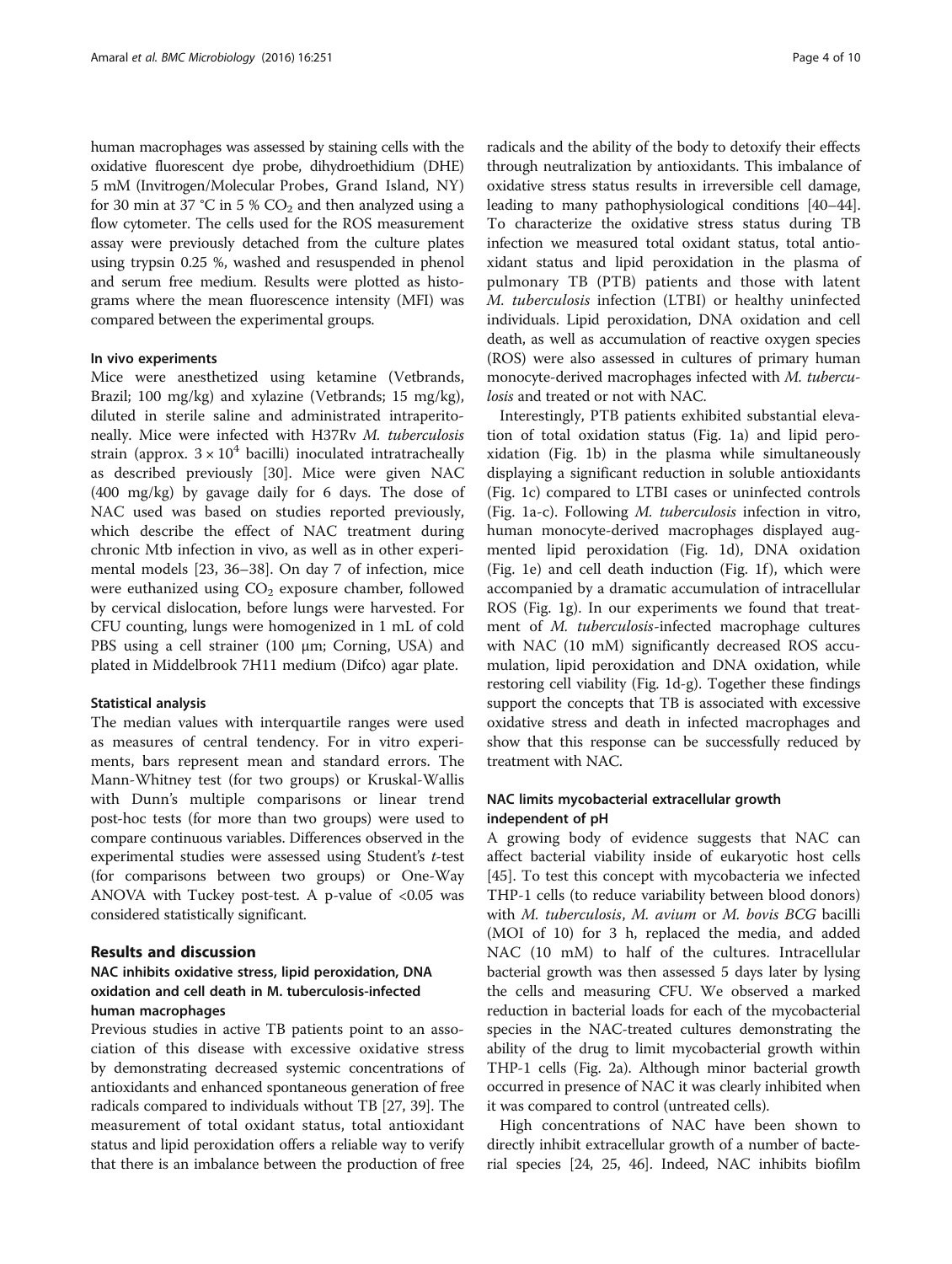<span id="page-4-0"></span>

formation of a variety of medically important gram-positive and gram-negative bacteria, e.g. P. aeruginosa, K. pneumoniae, S. epidermidis, S. aureus and Escherichia  $\text{coll}$  [[25, 26](#page-8-0), [46](#page-9-0)–[48](#page-9-0)]. Interestingly, NAC does not inhibit growth of methicillin-sensitive and resistant S. aureus strains at 49 mM (8 mg/mL) [[49](#page-9-0)], suggesting that bacterial species may diverge in susceptibility to the effects of this drug. Here, we tested whether NAC could affect the growth of different strains of mycobacteria in cell free culture broth. Bacterial metabolic activity and CFU numbers

were reduced in a dose dependent manner at day 5 following treatment with NAC (Fig. [2b and c](#page-5-0)). Moreover, a hypervirulent M. tuberculosis Beijing strain (Beijing 1471) [[30](#page-8-0), [50](#page-9-0)] was also highly susceptible to NAC treatment (Additional file [1](#page-7-0): Figure S1). Next, we performed a kinetic experiment in which M. tuberculosis was cultured in the presence or absence of NAC in a wide range of concentrations for different days and bacterial growth was assessed by CFU counts. We observed a striking  $>2\log_{10}$  reduction in CFU counts in cultures treated with NAC 10 mM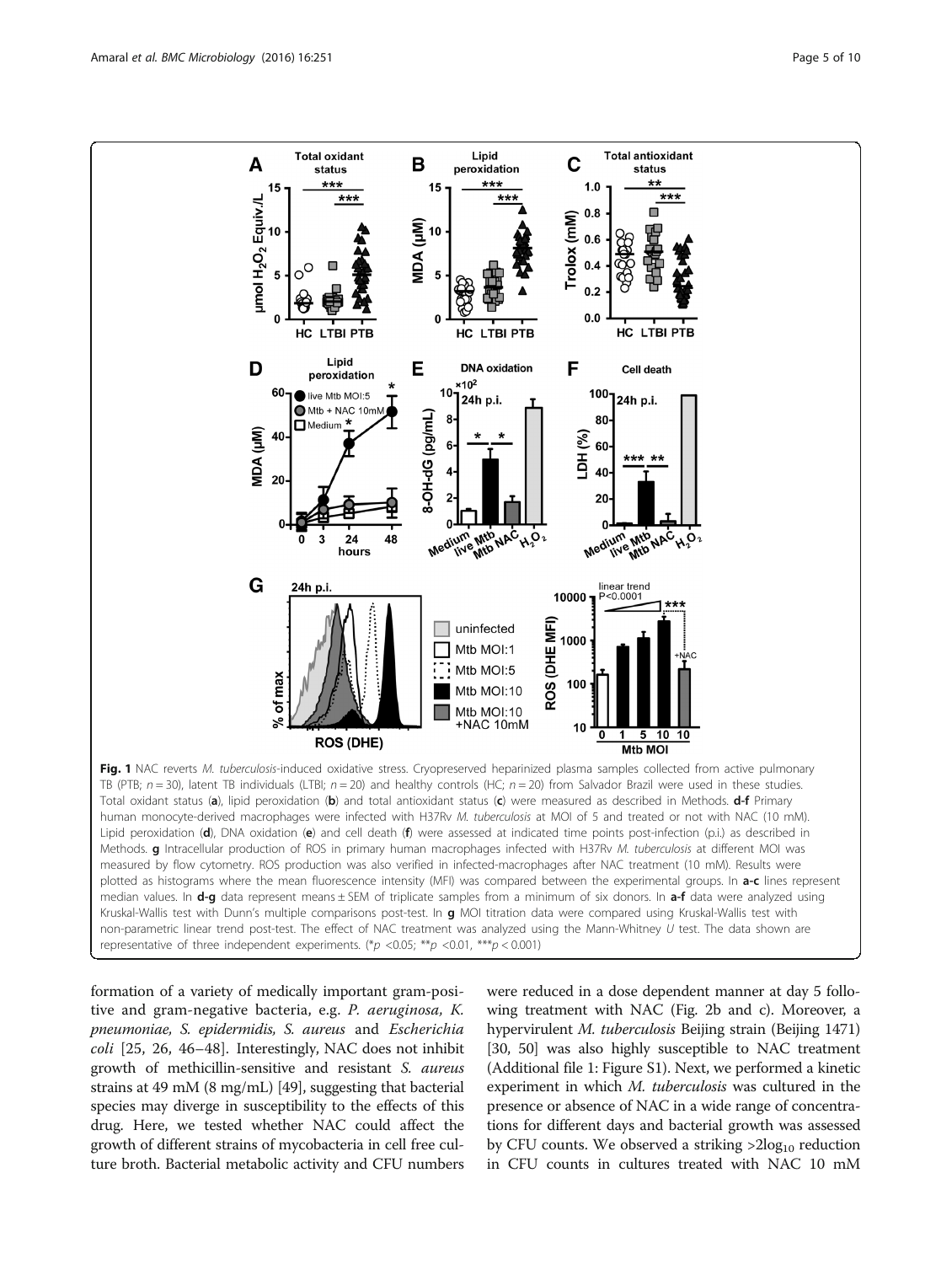<span id="page-5-0"></span>

(Fig. [3a](#page-6-0)) at 5 days and mycobacterial sterilization in the cultures after 7 days of treatment. These findings demonstrate that NAC exhibits a potent anti-mycobacterial effect while dampening infection-induced oxidative stress, promoting increased survival of infected cells.

In our experimental conditions, we observed that the pH of cellular or mycobacterial growth media dropped in the presence of NAC (from 6.8 to 5.8) at 10 mM. We tested whether the doses of NAC used to demonstrate inhibition of mycobacterial growth in vitro maybe toxic for human cells. Uninfected human macrophage-like THP-1 cells were cultured for 24 h in the presence of different concentrations of NAC in media with or without pH adjustment ( $pH = 7.4$  in adjusted conditions and pH = 5.8 in unadjusted conditions). Cell viability was assessed by flow cytometry (using frequency of cells staining positive for UV live/dead). We observed that NAC did not affect THP-1 cell viability at 10 mM, but exhibited significant pH dependent cytotoxicity at higher concentrations such as 100 mM (Additional file [2](#page-7-0): Figure S2A).

A low pH of medium can potentially limit the growth of some bacteria in vitro [\[51](#page-9-0)]. However, mycobacterial species have been reported to grow under acidic conditions in complex media [[52\]](#page-9-0). To test whether the modification of cell culture pH by addition of NAC could explain the changes in mycobacterial growth observed here, we cultivated mycobacterial strains in media with either acidic pH (pH = 5.8) or neutral pH (pH  $\sim$ 7.4). Importantly, the pH adjustment of the treated mycobacterial cultures only partially reduced the capacity of NAC to inhibit the metabolic activity of the bacilli and the bacteria growth (Additional file [2:](#page-7-0) Figure S2B and C). Of note, acidification of bacterial medium, to a pH similar to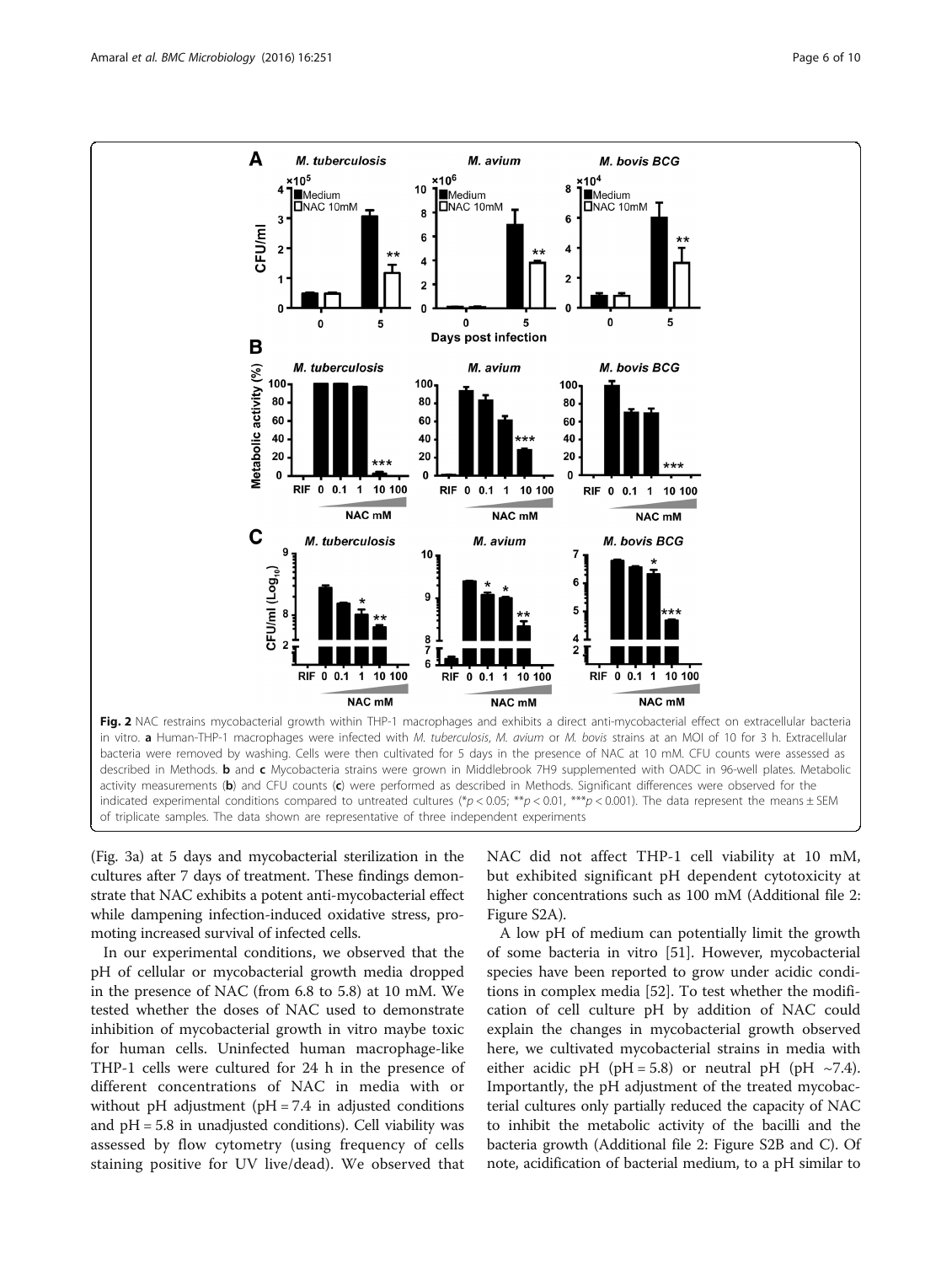<span id="page-6-0"></span>

what is observed during NAC treatment, did not affect M. tuberculosis growth (Fig. 3b). These results argue that NAC has direct antimicrobial activity that compromises mycobacterial growth independent of acidification of culture pH.

# NAC promotes reduction of bacterial burden in infected mice

We further examined whether NAC exhibits anti-mycobacterial activity in vivo. C57BL/6 mice were intratracheally infected with *M. tuberculosis* ( $\sim$ 3  $\times$  10<sup>4</sup> forms) and then treated with NAC (400 mg/kg daily) via gavage starting on day 1 of infection, and continuing for 6 days (Fig. 4a). Bacterial burden was measured on day 7 postinfection to evaluate any potential early bactericidal activity (EBA) in vivo. Interestingly, short-term NAC treatment of mice infected with H37Rv M. tuberculosis in vivo resulted in a significant reduction of mycobacterial loads in the lungs compared to those of untreated animals (Fig. 4b), suggesting that NAC is able to limit mycobacterial growth in vivo. In agreement with these findings, a recent study



revealed that oral treatment of M. tuberculosis-infected guinea pigs with NAC for up to 60 days post-infection reduces both bacterial burden and extra-pulmonary disease severity [\[23\]](#page-8-0). Nevertheless, the effects of NAC in that study were attributed solely to its antioxidant capacity whereas we observed an additional direct anti-mycobacterial effect of NAC treatment. Whether the same dual effects of NAC treatment would be observed in NAC treated TB patient remains to be investigated.

# The antimicrobial activity of NAC against mycobacteria is not dependent on the host NADPH oxidase system

NAC is a known antioxidant and is commonly used as a ROS scavenger in diverse scenarios [[2\]](#page-8-0). NADPH oxidase is a major source of intracellular ROS in eukaryotic cells [[28, 29\]](#page-8-0). To determine whether NAC acts independently of NADPH-derived ROS inside macrophages we infected gp91Phox−/<sup>−</sup> deficient mouse macrophages, which lack the main NADPH subunit and thus lack NADPH activity [\[29](#page-8-0)], with M. tuberculosis in the presence or absence of non-host cell cytotoxic doses of the compound (10 mM). We observed that treatment with NAC inhibited bacteria proliferation in both wild type and gp91Phox−/<sup>−</sup> macrophages (Fig. [5a and b](#page-7-0), respectively), indicating that the antimicrobial activity of NAC is not dependent on a fully functional host NADPH oxidase system.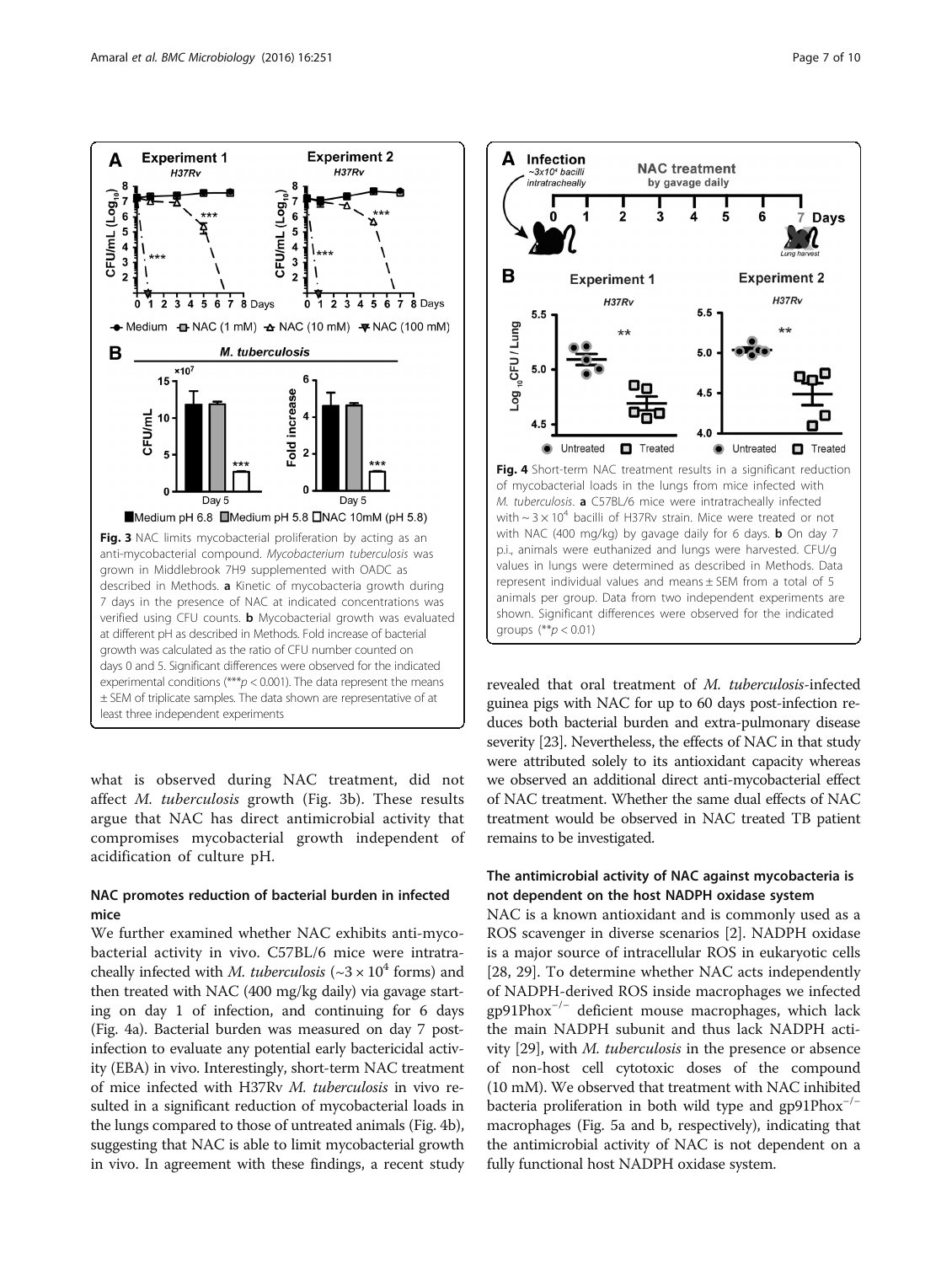<span id="page-7-0"></span>

NAC is a precursor of both the amino acid L-cysteine and of reduced glutathione (GSH) [[2\]](#page-8-0). In a previous study of HIV-infected patients, in vitro NAC treatment led to increased levels of GSH inside macrophages and subsequent infection of these macrophages with M. tuberculosis resulted in reduction of intracellular bacterial counts [\[53\]](#page-9-0). Once produced, GSH has been described to limit bacterial growth directly through a mechanism dependent on the mycobacterial enzyme gamma-glutamyl transpeptidase [\[54\]](#page-9-0). This enzyme cleaves GSH and Snitrosoglutathione to form the dipeptide cysteinylglycine (Cys-Gly), which is transported to the interior of the bacterial cell by the multicomponent ABC transporter dipeptide permease [\[54](#page-9-0), [55\]](#page-9-0). In addition, a mutant M. tuberculosis strain lacking expression of gamma-glutamyl transpeptidase has been shown to grow normally in the presence of GSH [\[54](#page-9-0)]. Therefore, one possibility on how NAC is involved in anti-mycobacterial effects of pathogenic mycobacteria is that NAC may exert a bactericidal effect on mycobacteria through the generation of GSH and in turn Cys-Gly. Additional studies using mycobacteria deficient in gamma-glutamyl transpeptidase could be used to test this hypothesis.

# **Conclusions**

The observation that NAC exerts anti-mycobacterial activity in vivo has previously been interpreted as resulting solely from the anti-oxidant properties of the compound. In light of our discovery of a direct antimicrobial function of NAC against different mycobacterial strains, this conclusion should be reassessed. Our finding that NAC possesses dual modes of action suggests that NAC warrants re-examination as a therapeutic treatment of mycobacterial infection. Shorter anti-TB treatment is needed in view of the high rate of drug toxicity, cost and

complexity of the current 6-month daily regimen [\[56](#page-9-0)]. Accordingly, clinical trials of this potential adjunct anti-TB therapy would provide a good prospect for reducing the current long-term treatment against TB.

# Additional files

[Additional file 1: Figure S1.](dx.doi.org/10.1186/s12866-016-0872-7) NAC inhibits the growth of hypervirulent Beijing strain in vitro. Beijing 1471 M. tuberculosis strain was grown in Middlebrook 7H9 supplemented with OADC with or without NAC (10 mM). CFU counts were performed as described in Methods. Significant differences were observed for the indicated experimental conditions compared to untreated cultures. The data represent the means  $\pm$  SEM from two independent experiments. (\*\* $p$  < 0.01). (TIF 48 kb)

[Additional file 2: Figure S2.](dx.doi.org/10.1186/s12866-016-0872-7) NAC inhibits mycobacterial growth in vitro independent of pH. (A) Uninfected THP-1 cells were incubated with different concentrations of NAC at varying pH (acidic pH (pH 5.8) or neutral pH (pH ~7.4)). Cellular viability was assessed using live/dead staining and analyzed by flow cytometry (B and C). Mycobacteria strains grown in Middlebrook 7H9 supplemented with OADC were exposed to different concentrations of NAC at the indicated pH. Metabolic activity measurement (B) and CFU counts (C) were performed as described in Methods. Significant differences were observed for the indicated experimental conditions compared to untreated cultures (\*\* $p$  < 0.01, \*\*\* $p$  < 0.001). The data represent the means  $\pm$  SEM of triplicate samples. The data shown are representative of at least two independent experiments. (TIF 1382 kb)

#### Abbreviations

ABTS: 2,2′-azino-di-[3-ethylbenzthiazoline sulphonate]; AFB: Acid-fast bacilli; BMDM: Bone marrow derived macrophages; CFU: Colony-forming units; COPD: Chronic obstructive pulmonary disease; Cys-Gly: Cysteinylglycine; DHE: Dihydroethidium; EBA: Early bactericidal activity; GSH: Glutathione; IQR: Interquartile range; LDH: Lactate dehydrogenase; LTBI: Latent M. tuberculosis infection; MDA: Malondialdehyde; MFI: Mean fluorescence intensity; NAC: N-acetyl-cysteine; NF-κB: Nuclear factor-κB; PTB: Pulmonary TB; ROS: Reactive oxygen species; TB: Tuberculosis; TST: Tuberculin skin test

#### Acknowledgments

We are grateful to Melissa Schechter (Sackler School of Medicine, Tel Aviv University, Israel) for critical review of the manuscript. We also thank Deborah Surman (NIAID, NIH) and Sandra D. Oland (NIAID, NIH) for excellent technical support.

#### Funding

This work was supported by the Intramural Research Program of the National Institute of Allergy and Infectious Diseases, National Institutes of Health and by the Fundação de Amparo à Pesquisa do Estado de São Paulo-FAPESP grant 2010/51150-4, 2013/07298-5 and 2015/19126-0. The funders had no role in study design, data collection and analysis, decision to publish, or preparation of the manuscript.

#### Authors' contributions

Conceived and designed the experiments: EPA BBA. Performed the experiments: EPA BBA DLC. Analyzed the data: EPA BBA. Contributed reagents/materials/analysis tools: EPA ELC MSR JMM MCS MRDL TB AS BBA. Wrote the paper: EPA BBA. All authors read and approved the final manuscript.

#### Competing interests

The authors declare that they have no competing interests.

#### Ethics approval and consent to participate

All clinical investigations were conducted according to the principles expressed in the Declaration of Helsinki. Written informed consent was obtained from all participants or their legally responsible guardians before enrolling into the study. The clinical study was approved by the Ethical Committee of the Centro de Pesquisas Gonçalo Moniz, Fundação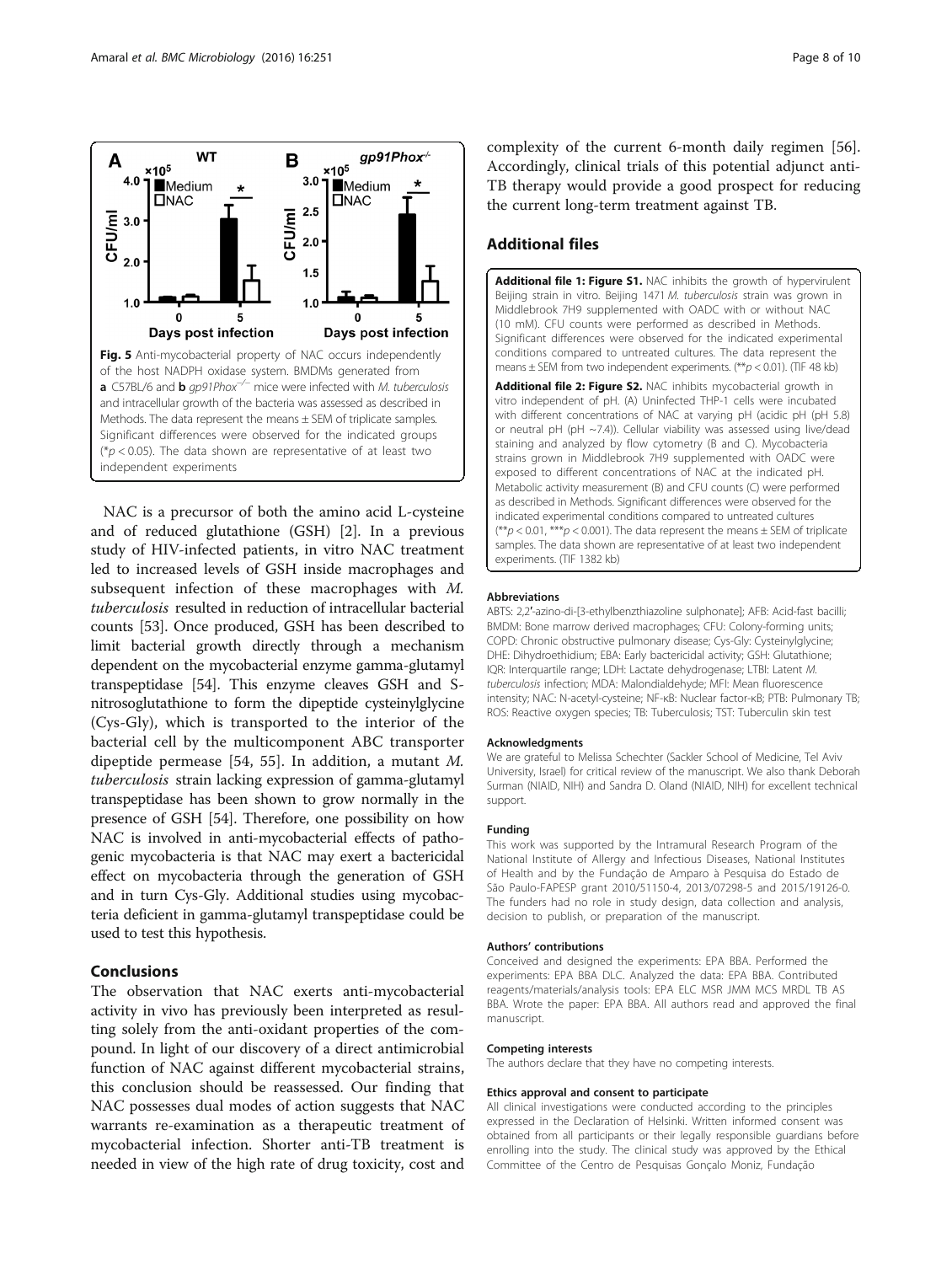<span id="page-8-0"></span>Oswaldo Cruz (FIOCRUZ) (protocol number: 003.0.225.000-11). All animal studies were approved by the National Institutes of Health (NIH) Institutional Animal Care and Use Committee (IACUC) and the experiments were carried out in accordance with the approved guidelines.

#### Author details

<sup>1</sup>Immunobiology Section, Laboratory of Parasitic Diseases, National Institute of Allergy and Infectious Diseases, National Institutes of Health, Bethesda, MD 20892, USA. <sup>2</sup>Department of Immunology, Laboratory of Immunology of Infectious Diseases, Institute of Biomedical Science, University of São Paulo, São Paulo 05508-900, Brazil. <sup>3</sup>Laboratório Integrado de Microbiologia e Imunorregulação (LIMI), Instituto Gonçalo Moniz, Fundação Oswaldo Cruz (FIOCRUZ), Salvador 40296-710, Bahia, Brazil. <sup>4</sup>Instituto de Ciências da Saúde (ICS), Universidade Federal da Bahia, Salvador 40110-100, Brazil. 5 Departament of Internal Medicine, School of Medicine and Public Health, Salvador 41150-100, Brazil. <sup>6</sup>Programa de Controle da Tuberculose, Hospital Especializado Octávio Mangabeira, Salvador 40320-350, Brazil. <sup>7</sup>Departamento de Ensino e Pós-Graduação, Fundação de Medicina Tropical Dr. Heitor Vieira Dourado, Manaus, Brazil. <sup>8</sup>Programa de Pós-Graduação em Medicina Tropical, Universidade do Estado do Amazonas, Manaus, Brazil. <sup>9</sup> Multinational Organization Network Sponsoring Translational and Epidemiological Research (MONSTER) Initiative, Fundação José Silveira, Salvador 45204-040, Brazil. 10Curso de Medicina, Faculdade de Tecnologia e Ciências, Salvador 41741-590, Brazil.

#### Received: 23 February 2016 Accepted: 26 October 2016 Published online: 28 October 2016

#### References

- 1. WHO. Model list of essential medicines. Geneva: World Health Organization; 2013.
- 2. Sadowska AM. N-Acetylcysteine mucolysis in the management of chronic obstructive pulmonary disease. Ther Adv Respir Dis. 2012;6(3):127–35.
- Tse HN, Raiteri L, Wong KY, Yee KS, Ng LY, Wai KY, Loo CK, Chan MH. Highdose N-acetylcysteine in stable COPD: the 1-year, double-blind, randomized, placebo-controlled HIACE study. Chest. 2013;144(1):106–18.
- 4. Tirouvanziam R, Conrad CK, Bottiglieri T, Herzenberg LA, Moss RB, Herzenberg LA. High-dose oral N-acetylcysteine, a glutathione prodrug, modulates inflammation in cystic fibrosis. Proc Natl Acad Sci U S A. 2006;103(12):4628–33.
- 5. Buijtels PC, Petit PL. Comparison of NaOH-N-acetyl cysteine and sulfuric acid decontamination methods for recovery of mycobacteria from clinical specimens. J Microbiol Methods. 2005;62(1):83–8.
- 6. Attri S, Rana SV, Vaiphie K, Katyal R, Sodhi CP, Kanwar S, Singh K. Protective effect of N-acetylcysteine in isoniazid induced hepatic injury in growing rats. Indian J Exp Biol. 2001;39(5):436–40.
- 7. Baniasadi S, Eftekhari P, Tabarsi P, Fahimi F, Raoufy MR, Masjedi MR, Velayati AA. Protective effect of N-acetylcysteine on antituberculosis drug-induced hepatotoxicity. Eur J Gastroenterol Hepatol. 2010;22(10):1235–8.
- 8. Harrison PM, Wendon JA, Gimson AE, Alexander GJ, Williams R. Improvement by acetylcysteine of hemodynamics and oxygen transport in fulminant hepatic failure. N Engl J Med. 1991;324(26):1852–7.
- Singh S, Hynan LS, Lee WM, Acute Liver Failure Study G. Improvements in hepatic serological biomarkers are associated with clinical benefit of intravenous N-acetylcysteine in early stage non-acetaminophen acute liver failure. Dig Dis Sci. 2013;58(5):1397–402.
- 10. Lee WM, Hynan LS, Rossaro L, Fontana RJ, Stravitz RT, Larson AM, Davern 2nd TJ, Murray NG, McCashland T, Reisch JS, et al. Intravenous N-acetylcysteine improves transplant-free survival in early stage non-acetaminophen acute liver failure. Gastroenterology. 2009;137(3):856–64. 864 e851.
- 11. Rumack BH. Acetaminophen overdose in young children. Treatment and effects of alcohol and other additional ingestants in 417 cases. Am J Dis Child. 1984;138(5):428–33.
- 12. Treweeke AT, Winterburn TJ, Mackenzie I, Barrett F, Barr C, Rushworth GF, Dransfield I, MacRury SM, Megson IL. N-Acetylcysteine inhibits platelet-monocyte conjugation in patients with type 2 diabetes with depleted intraplatelet glutathione: a randomised controlled trial. Diabetologia. 2012;55(11):2920–8.
- 13. Jeremias A, Soodini G, Gelfand E, Xu Y, Stanton RC, Horton ES, Cohen DJ. Effects of N-acetyl-cysteine on endothelial function and inflammation in patients with type 2 diabetes mellitus. Heart Int. 2009;4(1):e7.
- 14. Lasram MM, Dhouib IB, Annabi A, El Fazaa S, Gharbi N. A review on the possible molecular mechanism of action of N-acetylcysteine against insulin resistance and type-2 diabetes development. Clin Biochem. 2015;48(16–17):1200–8.
- 15. Amini A, Masoumi-Moghaddam S, Ehteda A, Morris DL. Bromelain and N-acetylcysteine inhibit proliferation and survival of gastrointestinal cancer cells in vitro: significance of combination therapy. J Exp Clin Cancer Res. 2014;33:92.
- 16. Mansour MR, Reed C, Eisenberg AR, Tseng JC, Twizere JC, Daakour S, Yoda A, Rodig SJ, Tal N, Shochat C, et al. Targeting oncogenic interleukin-7 receptor signalling with N-acetylcysteine in T cell acute lymphoblastic leukaemia. Br J Haematology. 2015;168(2):230–8.
- 17. Tran CD, Kritas S, Campbell MA, Huynh HQ, Lee SS, Butler RN. Novel combination therapy for the eradication of Helicobacter pylori infection in a mouse model. Scand J Gastroenterol. 2010;45(12):1424–30.
- 18. de Lima Aires A, de Azevedo Albuquerque MC, Silva RA, Schirato GV, de Pontes Filho NT, de Araujo SB, Souza VM, Costa VM, Malagueno E. Immunohistopathological changes in murine Schistosomiasis mansoni under the influence of N-acetyl-L-cysteine. Parasitol Res. 2012;111(4):1569–78.
- 19. Blasi F, Page C, Rossolini GM, Pallecchi L, Matera MG, Rogliani P, Cazzola M. The effect of N-acetylcysteine on biofilms: Implications for the treatment of respiratory tract infections. Respir Med. 2016;117:190–7.
- 20. Moon JH, Choi YS, Lee HW, Heo JS, Chang SW, Lee JY. Antibacterial effects of N-acetylcysteine against endodontic pathogens. J Microbiol. 2016;54(4):322–9.
- 21. Venketaraman V, Millman A, Salman M, Swaminathan S, Goetz M, Lardizabal A, David H, Connell ND. Glutathione levels and immune responses in tuberculosis patients. Microb Pathog. 2008;44(3):255–61.
- 22. Lu Y, Qin W, Shen T, Dou L, Man Y, Wang S, Xiao C, Li J. The antioxidant N-acetylcysteine promotes atherosclerotic plaque stabilization through suppression of RAGE, MMPs and NF-kappaB in ApoE-deficient mice. J Atheroscler Thromb. 2011;18(11):998–1008.
- 23. Palanisamy GS, Kirk NM, Ackart DF, Shanley CA, Orme IM, Basaraba RJ. Evidence for oxidative stress and defective antioxidant response in guinea pigs with tuberculosis. PLoS One. 2011;6(10):e26254.
- 24. Parry MF, Neu HC. Effect of N-acetylcysteine on antibiotic activity and bacterial growth in vitro. J Clin Microbiol. 1977;5(1):58–61.
- 25. Quah SY, Wu S, Lui JN, Sum CP, Tan KS. N-acetylcysteine inhibits growth and eradicates biofilm of Enterococcus faecalis. J Endod. 2012;38(1):81–5.
- 26. Pinna A, Sechi LA, Zanetti S, Carta F. Detection of virulence factors in a corneal isolate of Klebsiella pneumoniae. Ophthalmology. 2005;112(5):883–7.
- 27. Andrade BB, Pavan Kumar N, Amaral EP, Riteau N, Mayer-Barber KD, Tosh KW, Maier N, Conceicao EL, Kubler A, Sridhar R, et al. Heme oxygenase-1 regulation of matrix metalloproteinase-1 expression underlies distinct disease profiles in tuberculosis. J Immunol. 2015;195(6):2763–73.
- 28. Choi SH, Aid S, Kim HW, Jackson SH, Bosetti F. Inhibition of NADPH oxidase promotes alternative and anti-inflammatory microglial activation during neuroinflammation. J Neurochem. 2012;120(2):292–301.
- 29. Gao XP, Standiford TJ, Rahman A, Newstead M, Holland SM, Dinauer MC, Liu QH, Malik AB. Role of NADPH oxidase in the mechanism of lung neutrophil sequestration and microvessel injury induced by Gram-negative sepsis: studies in p47phox-/- and gp91phox-/- mice. J Immunol. 2002;168(8):3974–82.
- 30. Amaral EP, Ribeiro SC, Lanes VR, Almeida FM, de Andrade MR, Bomfim CC, Salles EM, Bortoluci KR, Coutinho-Silva R, Hirata MH, et al. Pulmonary infection with hypervirulent mycobacteria reveals a crucial role for the P2X7 receptor in aggressive forms of tuberculosis. PLoS Pathog. 2014;10(7):e1004188.
- 31. Mayer-Barber KD, Andrade BB, Barber DL, Hieny S, Feng CG, Caspar P, Oland S, Gordon S, Sher A. Innate and adaptive interferons suppress IL-1alpha and IL-1beta production by distinct pulmonary myeloid subsets during Mycobacterium tuberculosis infection. Immunity. 2011;35(6):1023–34.
- 32. Negash AA, Ramos HJ, Crochet N, Lau DT, Doehle B, Papic N, Delker DA, Jo J, Bertoletti A, Hagedorn CH, et al. IL-1beta production through the NLRP3 inflammasome by hepatic macrophages links hepatitis C virus infection with liver inflammation and disease. PLoS Pathog. 2013;9(4):e1003330.
- 33. Fontan P, Aris V, Ghanny S, Soteropoulos P, Smith I. Global transcriptional profile of Mycobacterium tuberculosis during THP-1 human macrophage infection. Infect Immun. 2008;76(2):717–25.
- 34. Shenderov K, Riteau N, Yip R, Mayer-Barber KD, Oland S, Hieny S, Fitzgerald P, Oberst A, Dillon CP, Green DR, et al. Cutting edge: Endoplasmic reticulum stress licenses macrophages to produce mature IL-1beta in response to